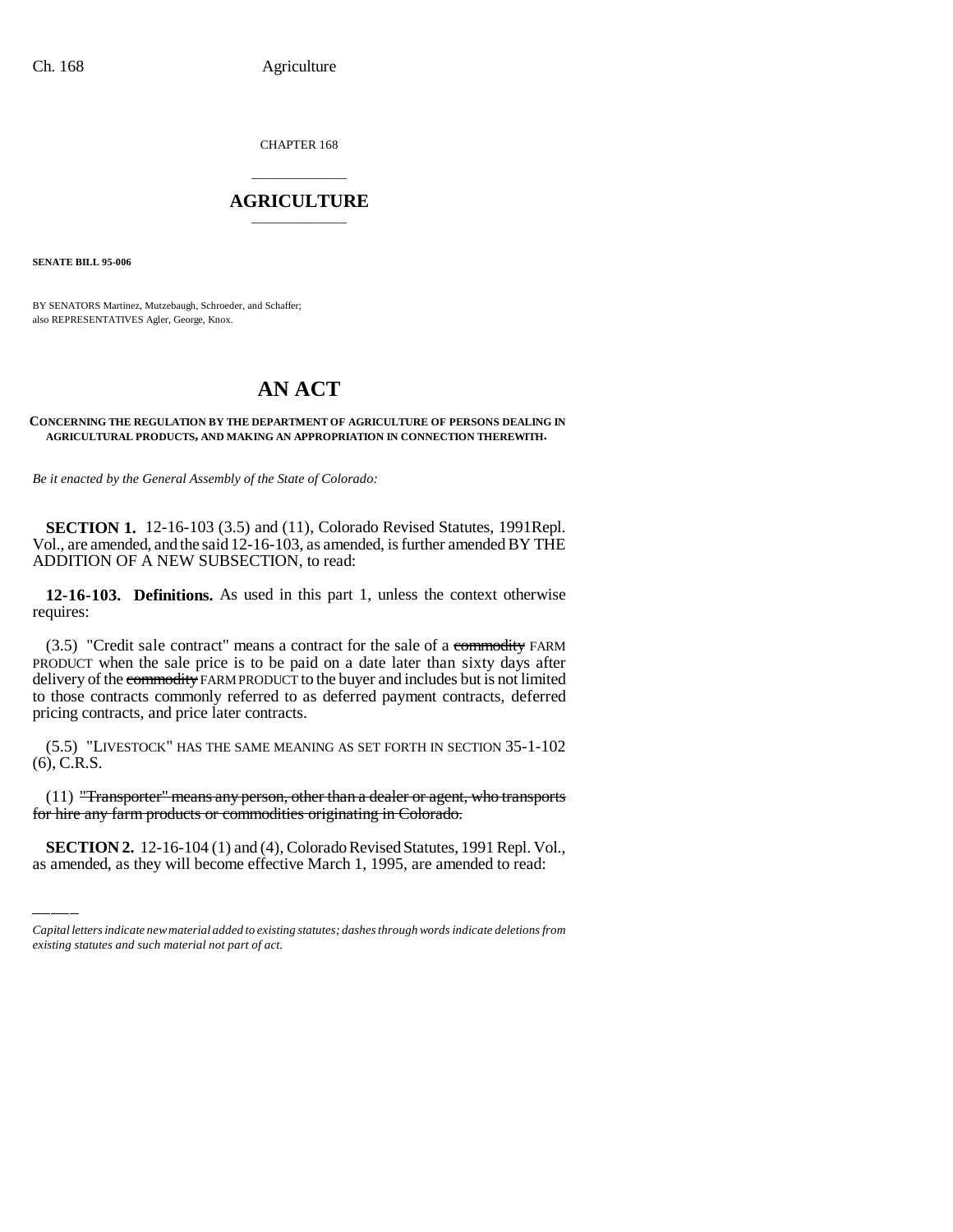**12-16-104. Application for license.** (1) No person shall act as a dealer, small-volume dealer, OR agent or transporter without having obtained a license as provided in this part 1. Every person acting as a dealer, small-volume dealer, OR agent or transporter shall file an application in writing with the commissioner for a license to transact the business of dealer, small-volume dealer, OR agent, or transporter, and such application shall be accompanied by the license fee provided for in section 12-16-105 for each specified class of business.

(4) Upon the applicant's filing of the proper application with the commissioner, accompanied by the proper fee, and when the commissioner is satisfied that the convenience and necessity of the industry and the public will be served thereby, the commissioner shall issue to such applicant a license entitling the applicant to conduct the business described in the application at the place named in the application until the last day of February next following or until the license has been suspended or revoked. The license of an agent shall expire upon the date of expiration of the license of the principal for whom the agent acts. The commissioner may also issue a license to each agent, with a separate agent's license being required for each principal. Any dealer, small-volume dealer, or agent shall show said license upon the request of any interested person. Each licensed dealer, small-volume dealer, or agent shall post such person's license or a copy thereof in the person's office or salesroom in plain view of the public. Transporters must carry the license or a copy thereof in each vehicle used to transport farm products.

**SECTION 3.** 12-16-105 (1) (c), Colorado Revised Statutes, 1991 Repl. Vol., is repealed as follows:

**12-16-105. License fee - renewal.** (1) For filing the application described in section 12-16-104, each applicant shall pay the following fee to the commissioner, who shall transmit all such fees to the state treasurer for credit to the general fund:

(c) Transporters, fifty dollars for each year.

**SECTION 4.** 12-16-108 (1), Colorado Revised Statutes, 1991 Repl. Vol., is amended BY THE ADDITION OF A NEW PARAGRAPH to read:

**12-16-108. Disciplinary powers - licenses.** (1) The commissioner may deny any application for a license, or may refuse to renew a license, or may revoke or suspend a license, or may place a licensee on probation, as the case may require, if the licensee or applicant has:

(g) HAD A LICENSE REVOKED, SUSPENDED, OR NOT RENEWED OR HAS BEEN PLACED ON PROBATION IN ANOTHER STATE FOR CAUSE, IF SUCH CAUSE COULD BE THE BASIS FOR THE SAME OR SIMILAR DISCIPLINARY ACTION IN THIS STATE.

**SECTION 5.** 12-16-115 (1) (e) and (1) (k), Colorado Revised Statutes, 1991 Repl. Vol., as amended, as they will become effective March 1, 1995, are amended to read:

**12-16-115. Unlawful acts.** (1) It is unlawful and a violation of this part 1 for any person to: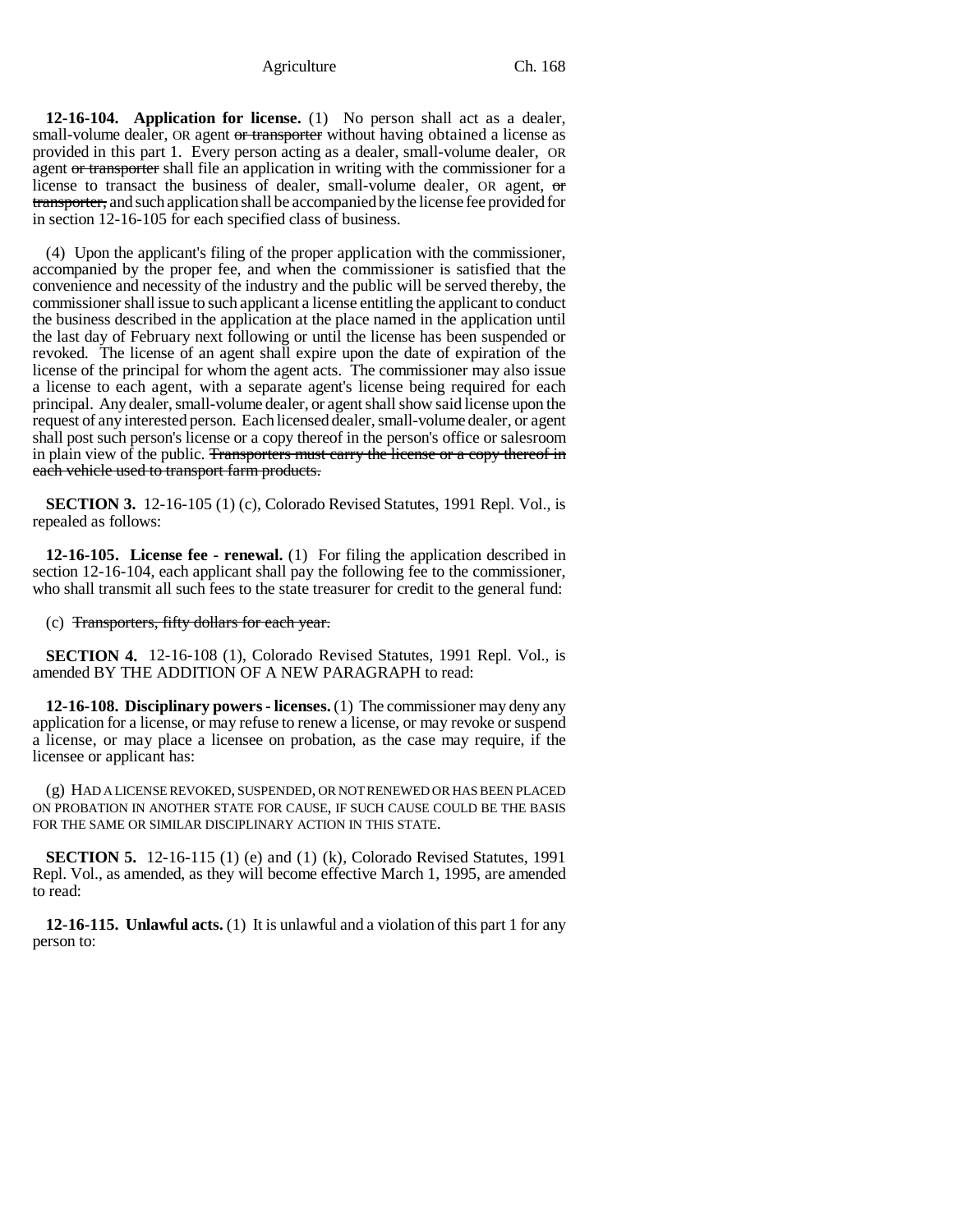(e) Act as a dealer, small-volume dealer, OR agent or transporter without having obtained a license or act as a dealer or agent without having filed a surety bond or an irrevocable letter of credit, as provided in this part 1. Violation of this paragraph (e) shall constitute a class 6 felony.

 $(k)$  Act as a dealer, small-volume dealer, OR agent or transporter and, with intent to defraud, make, draw, utter, or deliver any check, draft, or order for the payment of money upon any bank or other depository to the owner for the purchase price of any farm products or any part thereof upon obtaining possession or control thereof, when at the time of the making, drawing, uttering, or delivery the maker or drawer has not sufficient funds in or credit with such bank or other depository for the payment of such check, draft, or order in full upon its presentation. The making, drawing, uttering, or delivery of such check, draft, or order shall be prima facie evidence of an intent to defraud. "Credit", as used in this paragraph (k), means an arrangement or understanding with the bank or depository for the payment of such check, draft, or order. Violation of this paragraph (k) shall constitute fraud by check, as defined in section 18-5-205, C.R.S.

**SECTION 6.** 12-16-202 (1), Colorado Revised Statutes, 1991 Repl. Vol., is amended, and the said 12-16-202, as amended, is further amended BY THE ADDITION OF THE FOLLOWING NEW SUBSECTIONS, to read:

**12-16-202. Definitions.** As used in this part 2, unless the context otherwise requires:

(1) "Bailee" means the person who by a negotiable warehouse receipt or other document of title acknowledges possession of goods and contracts to deliver them. "AGENT" MEANS A PERSON WHO, ON BEHALF OF A COMMODITY HANDLER, BUYS, RECEIVES, CONTRACTS FOR, OR SOLICITS FARM PRODUCTS FROM OR SELLS FARM PRODUCTS FOR THE OWNER THEREOF OR WHO NEGOTIATES THE CONSIGNMENT OR PURCHASE OF FARM PRODUCTS ON BEHALF OF A COMMODITY HANDLER.

(1.5) "BAILEE" MEANS A PERSON WHO, BY A NEGOTIABLE WAREHOUSE RECEIPT OR OTHER DOCUMENT OF TITLE, ACKNOWLEDGES POSSESSION OF GOODS AND CONTRACTS TO DELIVER THEM.

(9.5) "LIVESTOCK" HAS THE SAME MEANING AS SET FORTH IN SECTION 35-1-102 (6), C.R.S.

**SECTION 7.** 12-16-203 (1) and (2), Colorado Revised Statutes, 1991 Repl. Vol., are amended to read:

**12-16-203. Licenses - commodity handler - agent.** (1) No person shall act as a commodity handler OR AS AN AGENT FOR A COMMODITY HANDLER in this state without having first obtained a license from the department.

(2) Every person intending to act as a commodity handler OR AS AN AGENT FOR A COMMODITY HANDLER in this state shall, before March 1 of each year, obtain a license from the department.

**SECTION 8.** 12-16-205 (1) and the introductory portion to 12-16-205 (2),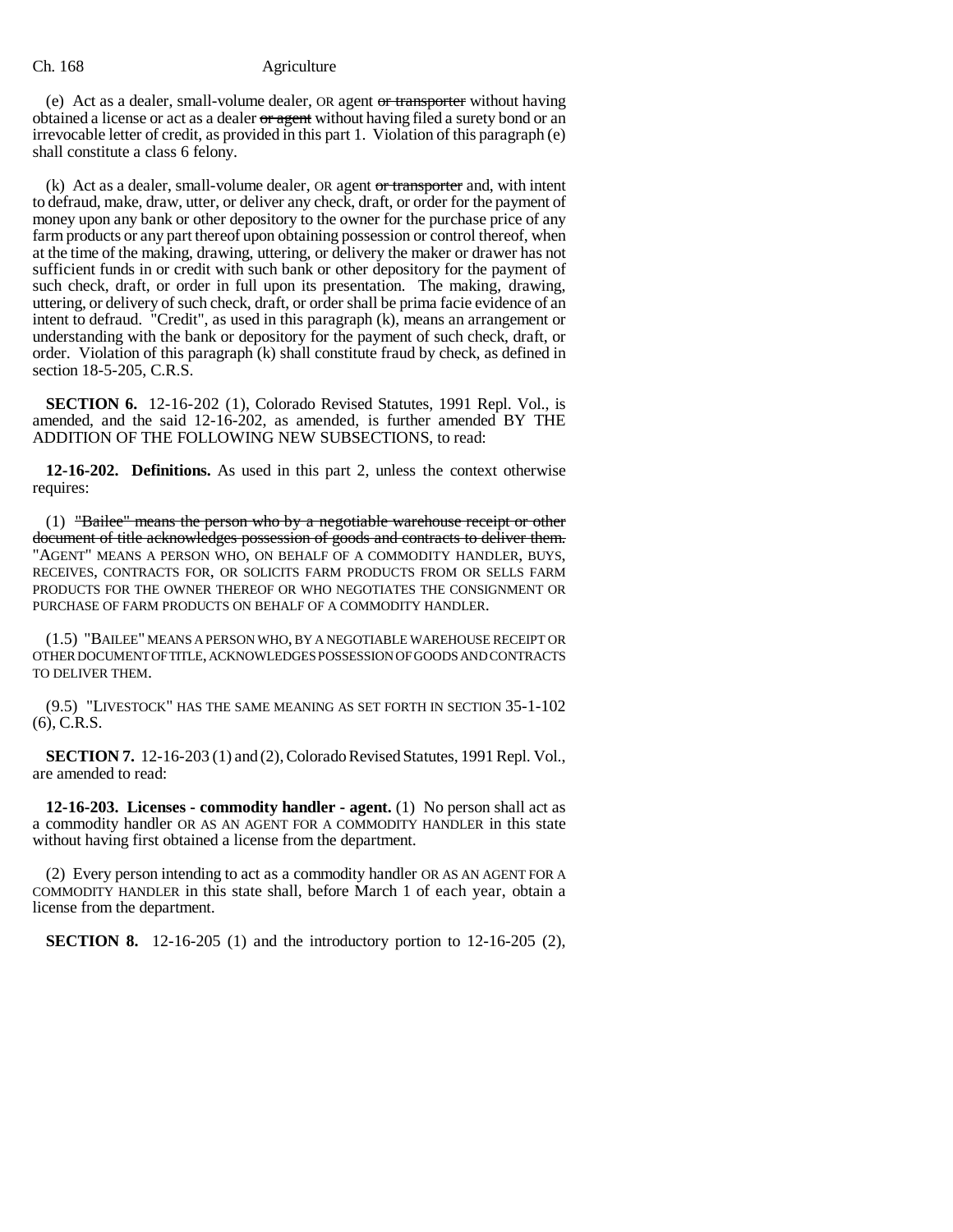Colorado Revised Statutes, 1991 Repl. Vol., are amended, and the said 12-16-205 is further amended BY THE ADDITION OF A NEW SUBSECTION, to read:

**12-16-205. Commodity handler or agent licenses - application requirements.** (1) Each applicant FOR A COMMODITY HANDLER LICENSE shall pay a license fee of fifty dollars for each year AND EACH APPLICANT FOR AN AGENT LICENSE SHALL PAY A LICENSE FEE OF TEN DOLLARS FOR EACH YEAR, which the department shall collect and transmit to the state treasurer, who shall credit the same to the general fund.

(2) Application for a COMMODITY HANDLER license under this section shall be made to the department upon forms furnished by the department. The application shall include the following information:

(2.5) (a) APPLICATION FOR AN AGENT LICENSE UNDER THIS SECTION SHALL BE MADE TO THE DEPARTMENT UPON FORMS FURNISHED BY THE DEPARTMENT. THE APPLICATION SHALL INCLUDE THE FOLLOWING INFORMATION:

(I) THE NAME AND PRINCIPAL BUSINESS ADDRESS OF THE APPLICANT IN COLORADO AND IN EACH STATE IN WHICH THE APPLICANT OPERATES;

(II) THE NAME OF THE PERSON AUTHORIZED TO RECEIVE AND ACCEPT SERVICE OF SUMMONS AND LEGAL NOTICES OF ALL KINDS ON BEHALF OF THE APPLICANT IN EACH STATE;

(III) THE NAME AND ADDRESS OF THE COMMODITY HANDLER REPRESENTED OR THAT WILL BE REPRESENTED UPON LICENSURE OF THE AGENT;

(IV) A WRITTEN LETTER OF INTENTION FROM THE COMMODITY HANDLER NAMED IN SUBPARAGRAPH (III) OF THIS PARAGRAPH (a) TO NAME THE APPLICANT AS SUCH COMMODITY HANDLER'S AGENT UPON LICENSURE;

(V) THE NAME AND ADDRESS OF ANY COMMODITY HANDLER FOR WHOM THE AGENT HAS BEEN ISSUED A LICENSE PURSUANT TO THIS SUBSECTION (2.5); AND

(VI) ANY OTHER INFORMATION THAT THE COMMISSIONER DEEMS REASONABLY NECESSARY TO CARRY OUT THE PURPOSES OF THIS PART 2.

(b) (I) NO PERSON MAY BE LICENSED AS AGENT FOR ANY COMMODITY HANDLER THAT IS NOT LICENSED.

(II) A SEPARATE LICENSE SHALL BE REQUIRED FOR EACH COMMODITY HANDLER THAT AN AGENT SEEKS TO REPRESENT.

(c) A LICENSE ISSUED PURSUANT TO THIS SUBSECTION (2.5) SHALL EXPIRE UPON EXPIRATION OF THE LICENSE OF THE COMMODITY HANDLER THE AGENT REPRESENTS.

**SECTION 9.** 12-16-206, Colorado Revised Statutes, 1991 Repl. Vol., is amended to read:

**12-16-206. Licenses - requirements.** (1) To receive or maintain a license, each applicant or commodity handler LICENSEE shall satisfy the following requirements: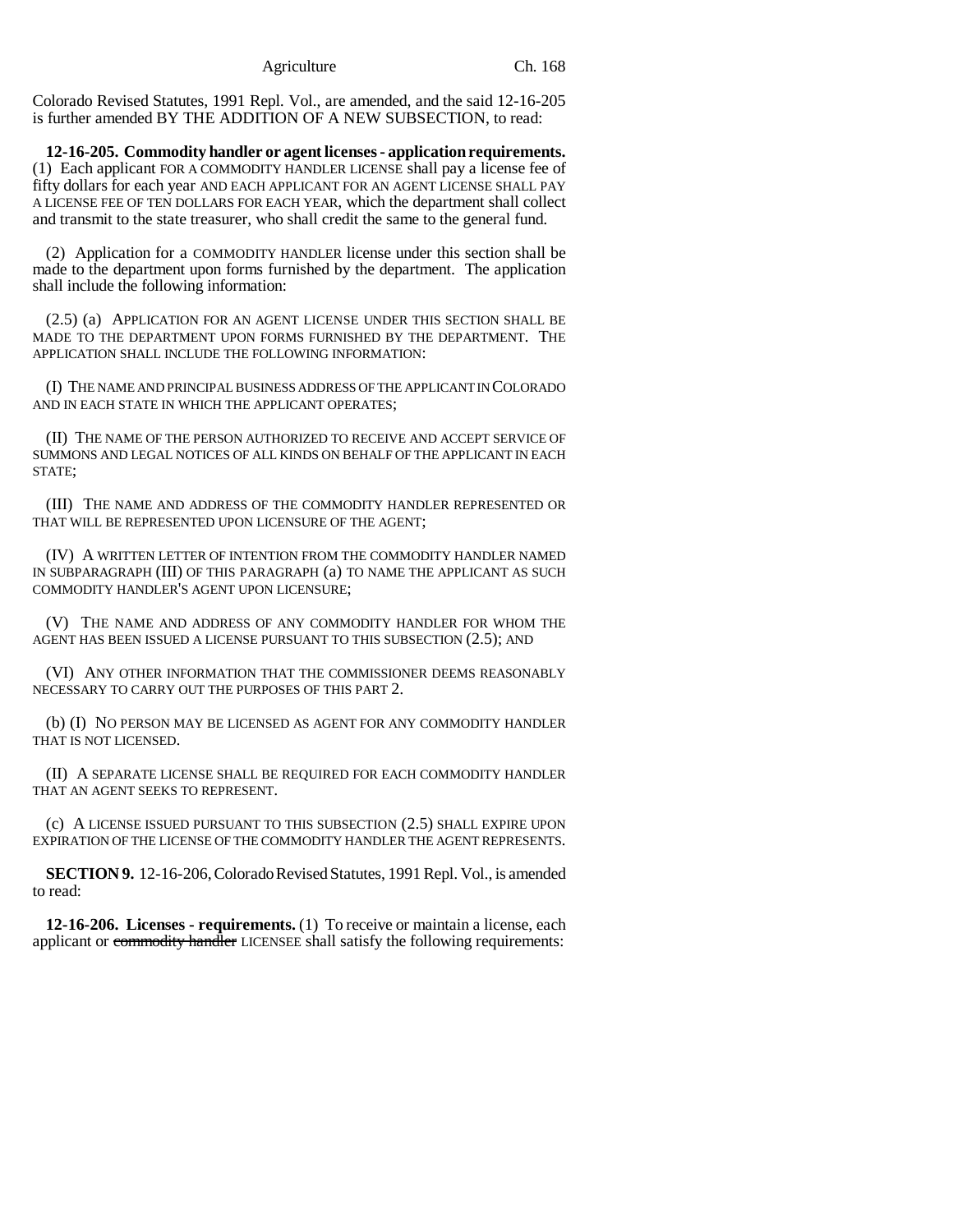(a) The applicant or commodity handler LICENSEE shall furnish the commissioner with evidence of minimum provisional insurance coverage in an amount sufficient to protect the applicant's storage obligations. If, at any time, the commissioner evaluates an applicant's provisional insurance coverage to be insufficient, the commissioner may require such additional insurance as he THE COMMISSIONER considers sufficient. Failure to provide evidence of the additional insurance within thirty days after written notice from the commissioner constitutes grounds for the suspension or revocation of the license.

(b) The applicant or commodity handler LICENSEE shall furnish the commissioner with a financial statement which THAT presents accurately his or her financial condition. The commissioner may promulgate rules which THAT clearly state the information required from each applicant or commodity handler LICENSEE under this section. Any financial statement submitted to the commissioner in support of a license application made pursuant to the provisions of this part 2 shall be confidential.

(2) If any commodity handler LICENSEE fails to apply for license renewal before March 1 of each year, such handler LICENSEE shall, upon application for a renewal license and before such license is issued, pay a penalty fee equal to the license fee. Such penalty fee shall be in addition to the license fee.

**SECTION 10.** 12-16-206.5 (1), Colorado Revised Statutes, 1991 Repl. Vol., is amended BY THE ADDITION OF A NEW PARAGRAPH to read:

**12-16-206.5. Disciplinary powers - licenses.** (1) The commissioner may deny any application for a license, or may refuse to renew a license, or may revoke or suspend a license, or may place a licensee on probation, as the case may require, if the licensee or applicant has:

(h) HAD A LICENSE REVOKED, SUSPENDED, OR NOT RENEWED OR HAS BEEN PLACED ON PROBATION IN ANOTHER STATE FOR CAUSE, IF SUCH CAUSE COULD BE THE BASIS FOR SIMILAR DISCIPLINARY ACTION IN THIS STATE.

**SECTION 11.** 12-16-218 (1), Colorado Revised Statutes, 1991 Repl. Vol., is amended BY THE ADDITION OF A NEW PARAGRAPH to read:

**12-16-218. Bonds or irrevocable letters of credit - exemptions.** (1) (e) ANY PERSON LICENSED PURSUANT TO PART 1 OF THIS ARTICLE MAY APPLY FOR A LICENSE AS A COMMODITY HANDLER OR AGENT AND SHALL NOT BE SUBJECT TO THE LICENSE FEE REQUIRED BY SECTION 12-16-205. THE BOND OR IRREVOCABLE LETTER OF CREDIT REQUIRED BY SECTION 12-16-106 SHALL ALSO APPLY TO SUCH PERSON'S ACTIVITIES AS A COMMODITY HANDLER OR AGENT AND SHALL BE SUBJECT TO THE PROVISIONS OF THIS SECTION AND SECTION 12-16-215.

**SECTION 12.** 12-16-221 (1) (e) and (1) (1), Colorado Revised Statutes, 1991 Repl. Vol., are amended to read:

**12-16-221. Unlawful acts.** (1) It is unlawful and a violation of this part 2 for any person to:

(e) Act as a commodity handler OR AGENT without having obtained a license or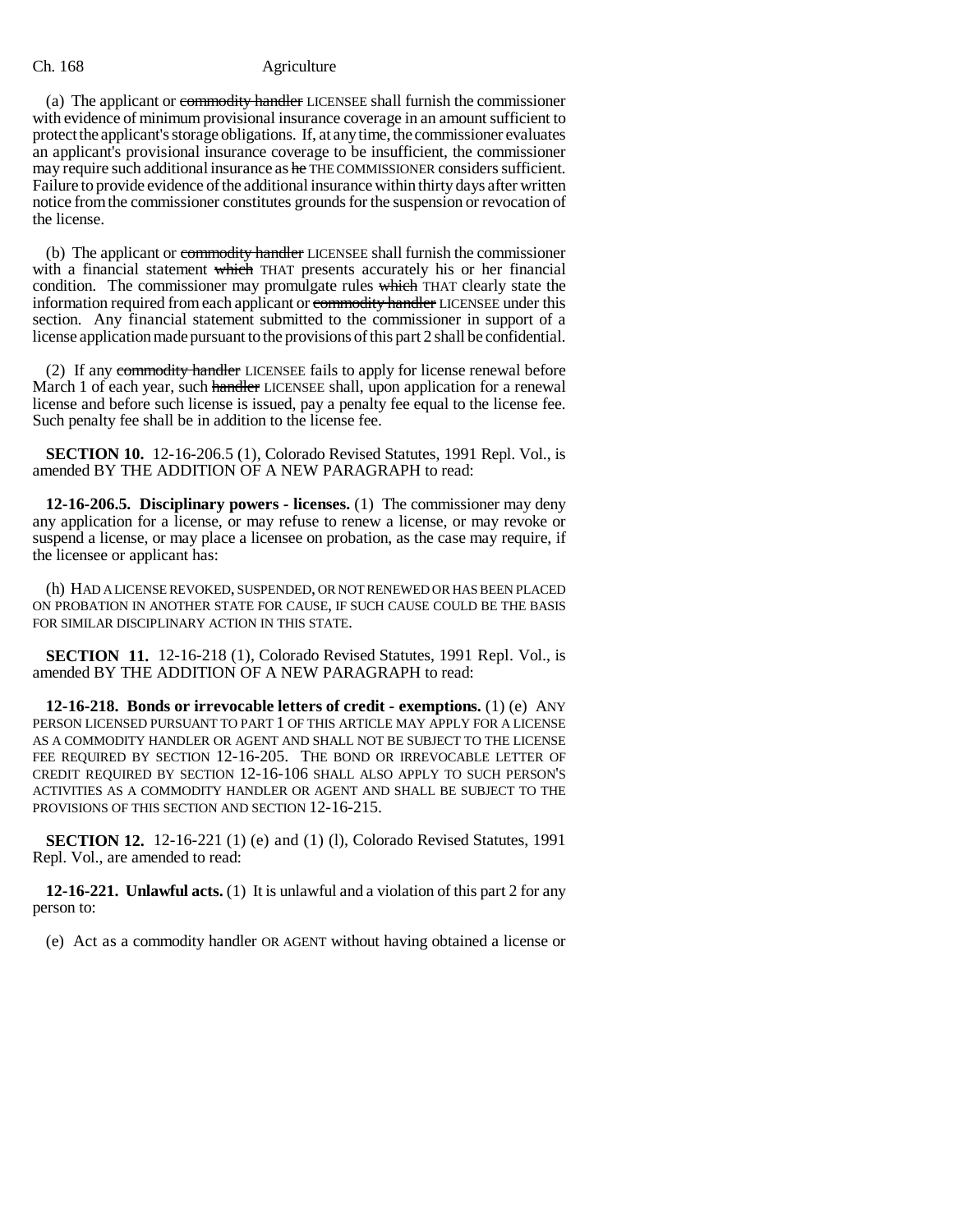ACT AS A COMMODITY HANDLER without having filed a surety bond or irrevocable letter of credit, as provided in this part 2. Violation of this paragraph (e) shall constitute a class 6 felony.

(l) Act as a commodity handler OR AGENT and, with intent to defraud, make, draw, utter, or deliver any check, draft, or order for the payment of money upon any bank or other depository to the owner for the purchase price of any commodities or any part thereof upon obtaining possession or control thereof, when at the time of the making, drawing, uttering, or delivery the maker or drawer has not sufficient funds in or credit with such bank or other depository for the payment of such check, draft, or order in full upon its presentation. The making, drawing, uttering, or delivery of such check, draft, or order shall be prima facie evidence of an intent to defraud. "Credit", as used in this paragraph (l), means an arrangement or understanding with the bank or depository for the payment of such check, draft, or order. Violation of this paragraph (l) shall constitute fraud by check, as defined in section 18-5-205, C.R.S.

**SECTION 13.** 12-16-223, Colorado Revised Statutes, 1991 Repl. Vol., is amended to read:

**12-16-223. Repeal of article.** This article is repealed, effective July 1, 1995 JULY 1, 2010. Prior to such repeal, the licensing functions of the commissioner shall be reviewed as provided for in section 24-34-104, C.R.S.

**SECTION 14.** 24-34-104 (24.1) (e) and (24.1) (i), Colorado Revised Statutes, 1988 Repl. Vol., as amended, are amended, and the said 24-34-104 is further amended BY THE ADDITION OF A NEW SUBSECTION, to read:

**24-34-104. General assembly review of regulatory agencies and functions for termination, continuation, or reestablishment.** (24.1) The following functions of the specified agencies shall terminate on July 1, 1995:

(e) The issuance of licenses relating to poultry eggs through the department of agriculture or the commissioner of agriculture in accordance with article 21 of title  $35, C.R.S.;$ 

(i) The licensing functions of the commissioner of agriculture pursuant to article 16 of title 12, C.R.S.

(41) THE FOLLOWING AGENCIES, FUNCTIONS, OR BOTH, SHALL TERMINATE ON JULY 1, 2010:

(a) THE FOLLOWING FUNCTIONS OF THE COMMISSIONER OF AGRICULTURE:

(I) THE LICENSING AND REGULATION OF PERSONS PURSUANT TO ARTICLE 16 OF TITLE 12, C.R.S.;

(II) THE ISSUANCE OF LICENSES RELATING TO POULTRY EGGS IN ACCORDANCE WITH ARTICLE 21 OF TITLE 35, C.R.S.

**SECTION 15.** 35-21-101 (6), (8), (9), and (12), Colorado Revised Statutes, 1984 Repl. Vol., are amended to read: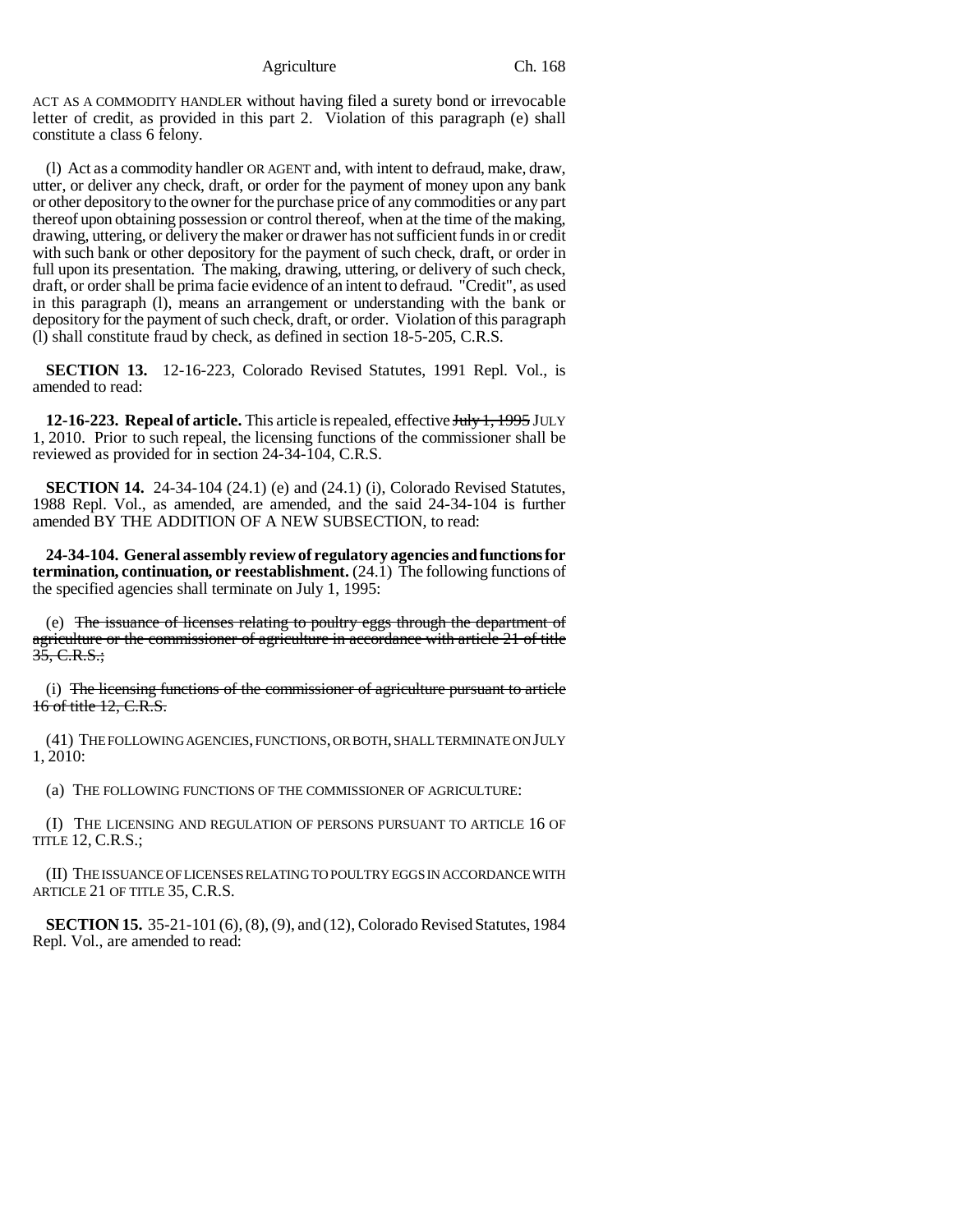**35-21-101. Definitions.** As used in this article, unless the context otherwise requires:

(6) "Dealer" means any person WHO IS not a producer AND WHO IS engaged in buying,  $\sigma$  selling,  $eggs$  or buying and selling eggs.

(8) "Edible eggs" means eggs which are free from mould, blood ring, blood spot, bloody whites, filth, stuck yolk, black rot, white rot, mixed rot, or any other inedible quality AS DEFINED BY THE UNITED STATES DEPARTMENT OF AGRICULTURE. this includes adhering fecal or other extraneous matter covering more than one-fourth of the shell surface. Eggs which have been subjected to incubation practices, whether natural or artificial, shall be classed as inedible.

(9) "Egg breaker" means any person who commercially engages in the business of removing eggs from their shells in the production of liquid, frozen, egg solids, or any preparation of egg products.

(12) The terms "gross sales" and "total annual gross sales of the establishment" are synonymous and when used for license fee classification purposes mean the gross sales of all items including poultry eggs, sold annually as reported to the department of revenue, BUT DOES NOT INCLUDE GASOLINE SALES.

**SECTION 16.** 35-21-103, Colorado Revised Statutes, 1984 Repl. Vol., is amended to read:

**35-21-103. Eggs to be candled - refrigeration - transportation.** (1) Every person buying shell eggs from producers for resale shall candle and grade the eggs according to United States department of agriculture standards, grades, and weight classes for shell eggs. The candling and grading required by this subsection (1) shall be done in the presence of the producer if said THE producer so requests. IN BUYING EGGS FOR RESALE OR SELLING EGGS, no person shall in buying or selling eggs, give or take a greater or less deduction for eggs rejected as unfit for food or a lower grade than the actual loss or grade which has been determined by the careful examination of the same.

(2) All eggs shall be kept under adequate refrigeration from the time they are first received from the producer until sold to the consumer. This refrigeration shall be such that the temperature of the eggs does not exceed sixty degrees Fahrenheit THE TEMPERATURE ESTABLISHED IN RULES ADOPTED BY THE COMMISSION PURSUANT TO SECTION 35-21-106 (1).

(3) Every vehicle used to transport eggs from a producer to any dealer, processing plant, or retailer shall be maintained in a sanitary condition and shall be enclosed to protect eggs from extreme heat or cold.

(4) A certificate shall be placed upon the top layer of each case or part case of candled and graded loose eggs showing the grade, size, date of candling, and the name and address of the dealer selling the eggs. The person selling the eggs shall be responsible for the maintenance of grade for a period of ten days, after which the subsequent buyer is responsible.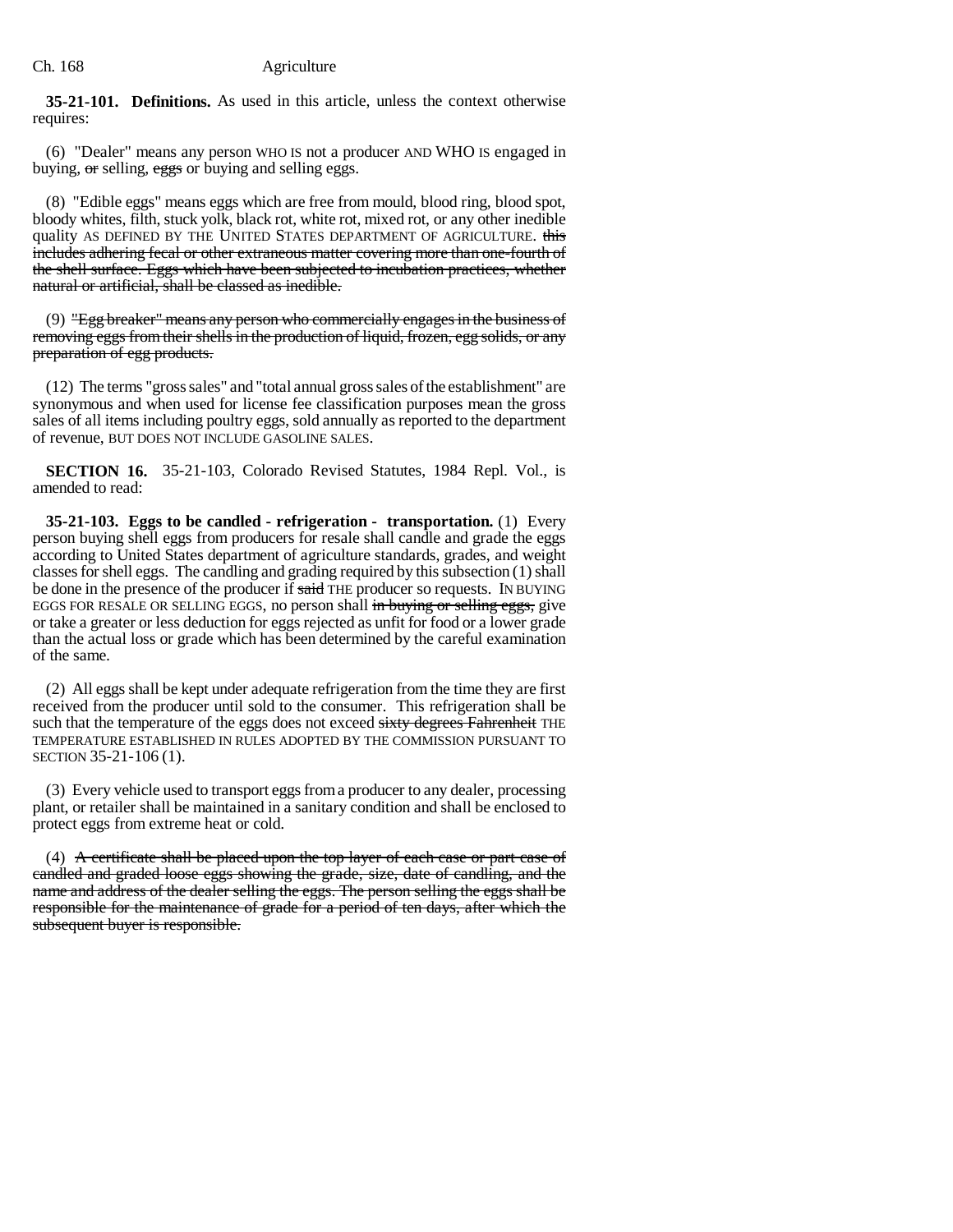(5) An invoice shall be furnished the subsequent purchaser of eggs by the first receiver, showing the name of the seller, the date sold, and the grade and size classification of the eggs sold. A copy of this invoice shall be retained by the buyer and seller of such eggs for a period of thirty days after receipt of the eggs.

(6) Every carton or container of eggs offered for sale to the consumer in the state of Colorado shall have clearly imprinted thereon, or shall bear a tag or adhesive label securely fastened thereto, showing that the eggs have been candled and graded, together with the date of candling and the name and address of the firm, and stating, in letters not less than one-fourth inch in height, the grade and weight designation as specified in section 35-21-102.

(7) Any person advertising eggs for sale in this state shall include in the advertisement, in type at least one-half the size of the statement of price, a statement of the correct grade and weight of such eggs; but a person may add a special name, design, or trademark to the grade and weight if such special name, design, or trademark is not misleading or contradictory to the actual grade and weight and if such special name, design, or trademark is first approved by and registered with the commissioner.

(8) It is unlawful for any person to sell or offer for sale eggs in any carton or container on which there is evidence of adhering filth or contamination on the inside or outside of such carton, or in any used carton on which there is printed, stamped, or affixed any trademark, design, or other identification of any person other than the person so selling such eggs.

(9) It is unlawful to sell eggs labeled as "fertile" unless seventy-five percent of the eggs are actually fertile as determined for inspection purposes by candling, by incubation, or by any other means, including breaking out for physical examination.

**SECTION 17.** 35-21-104, Colorado Revised Statutes, 1984 Repl. Vol., is amended to read:

**35-21-104. Licenses - application - fees.** (1) Every person buying POULTRY EGGS FOR RESALE OR selling candling, or receiving on consignment poultry eggs within this state shall obtain, on or before July 1 of each year, from the department, a retailer's OR wholesaler's or candler's license applicable for each place where such business is conducted. A license shall not be IS NOT transferable and shall expire EXPIRES on June 30 of each year. and No reduction of license fee shall MAY be made for a fractional part of a year.

 $(2)$  (a) No person shall, without first obtaining a license from the commissioner, engage commercially in the business of removing eggs from their shells in the preparation of frozen, liquid, egg solids, or any other forms of whole eggs, any mixture of yolks, whites, sugared yolks, salted yolks, or any preparation of egg meat with or without other wholesome ingredients.

(b) Before such license is granted, the commissioner shall inspect the establishment and the equipment to be used in the egg breaking process, and shall also determine whether or not the building, equipment, and method of operation comply with the sanitary regulations established by the commission or other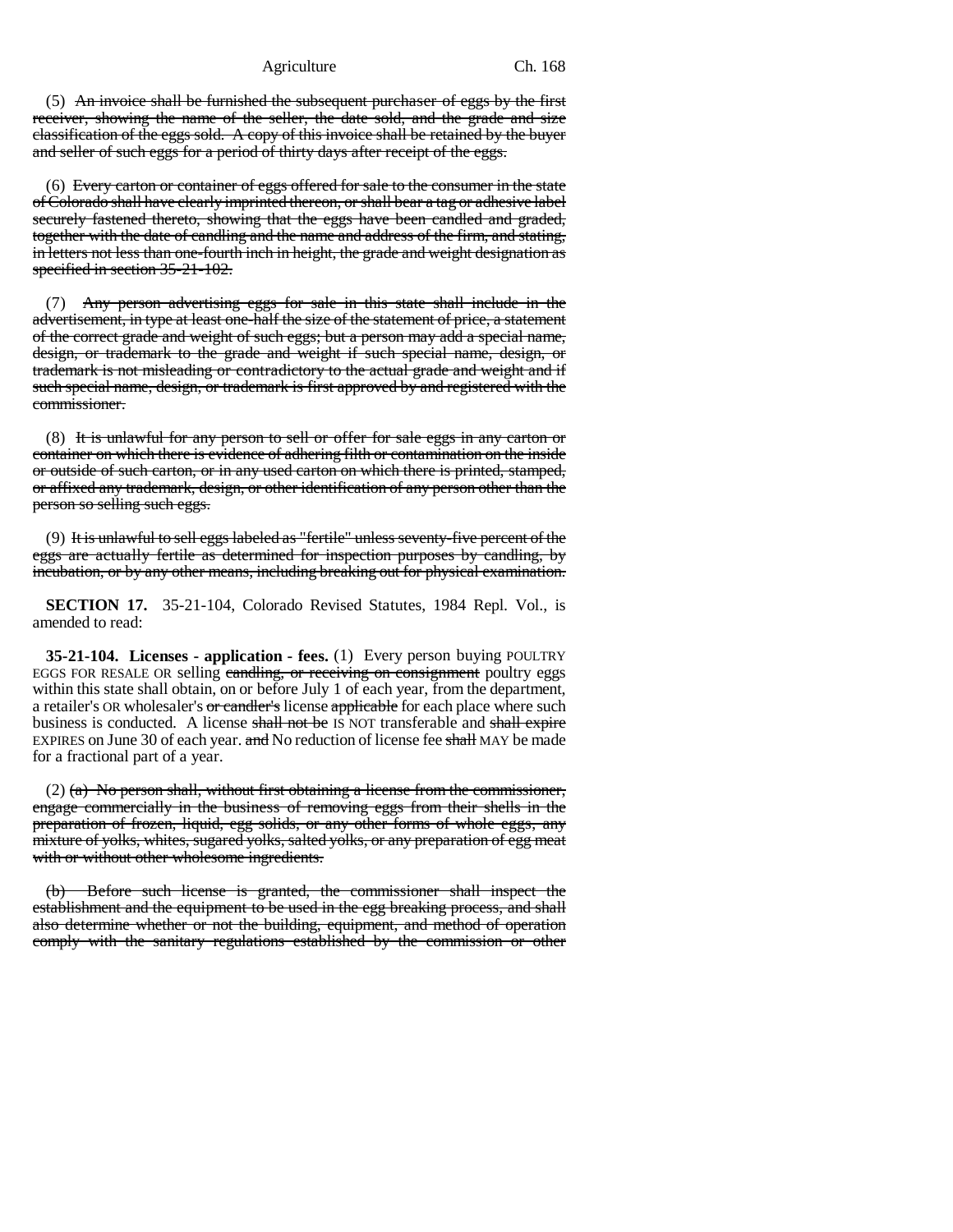recognized regulatory authority.

(c) If, after such inspection, it is evident that the establishment complies with the sanitary requirements, the commissioner shall issue an egg breaker license to the establishment. Such license shall not be transferable and shall expire on June 30 of each year, and no reduction of license fees shall be made for a fractional part of a year.

(d) Every egg breaking establishment shall include its license number as a part of the proper labeling of all cans or containers in which frozen eggs or egg products are sold or offered for sale for human consumption.

(3) An application for  $\frac{any}{any}$  A license shall state:

(a) The name of the applicant; and

(b) If THE APPLICANT IS a firm, the names of its members;  $\frac{d}{dt}$ 

(c) If THE APPLICANT IS a corporation, the names of its officers;

- (d) The location of the business; and
- (e) The telephone number, if any.

 $(4)$  (a) The annual license fees for retailers shall be ARE based on the total annual gross sales, EXCLUDING THE SALE OF GASOLINE, of the establishment for the previous calendar year, as reported to the department of revenue.  $\sigma$ , In the case of chain stores, THE ANNUAL LICENSE FEE IS BASED ON total annual gross sales, EXCLUDING THE SALE OF GASOLINE, of individual stores for the previous calendar year as reported by the home office of such chain to the department. except that, for NOTWITHSTANDING ANY PROVISION OF THIS PARAGRAPH (a) TO THE CONTRARY, a retailer who has not been engaged in business during the previous calendar year the fee shall be SHALL PAY two dollars FOR ITS ANNUAL LICENSE FEE. Retail classes and fees shall be ARE as follows:

Class I. Retailer - Gross sales up to and including \$50,000, fee \$2.00.

Class II. Retailer - Over \$50,000 to and including \$100,000 gross sales, fee \$5.00.

Class III. Retailer - Over \$100,000 to and including \$200,000 gross sales, fee \$8.00.

Class IV. Retailer - Over \$200,000 to and including \$500,000 gross sales, fee \$15.00.

Class V. Retailer - Over \$500,000 gross sales, fee \$25.00.

(b) The annual license fees for wholesalers shall be ARE based on the average number of cases of eggs (thirty dozen per case) sold per week during the previous year; except that for a wholesaler who has not been engaged in business during the previous calendar year, the fee shall be IS twenty-five dollars. The applicant for a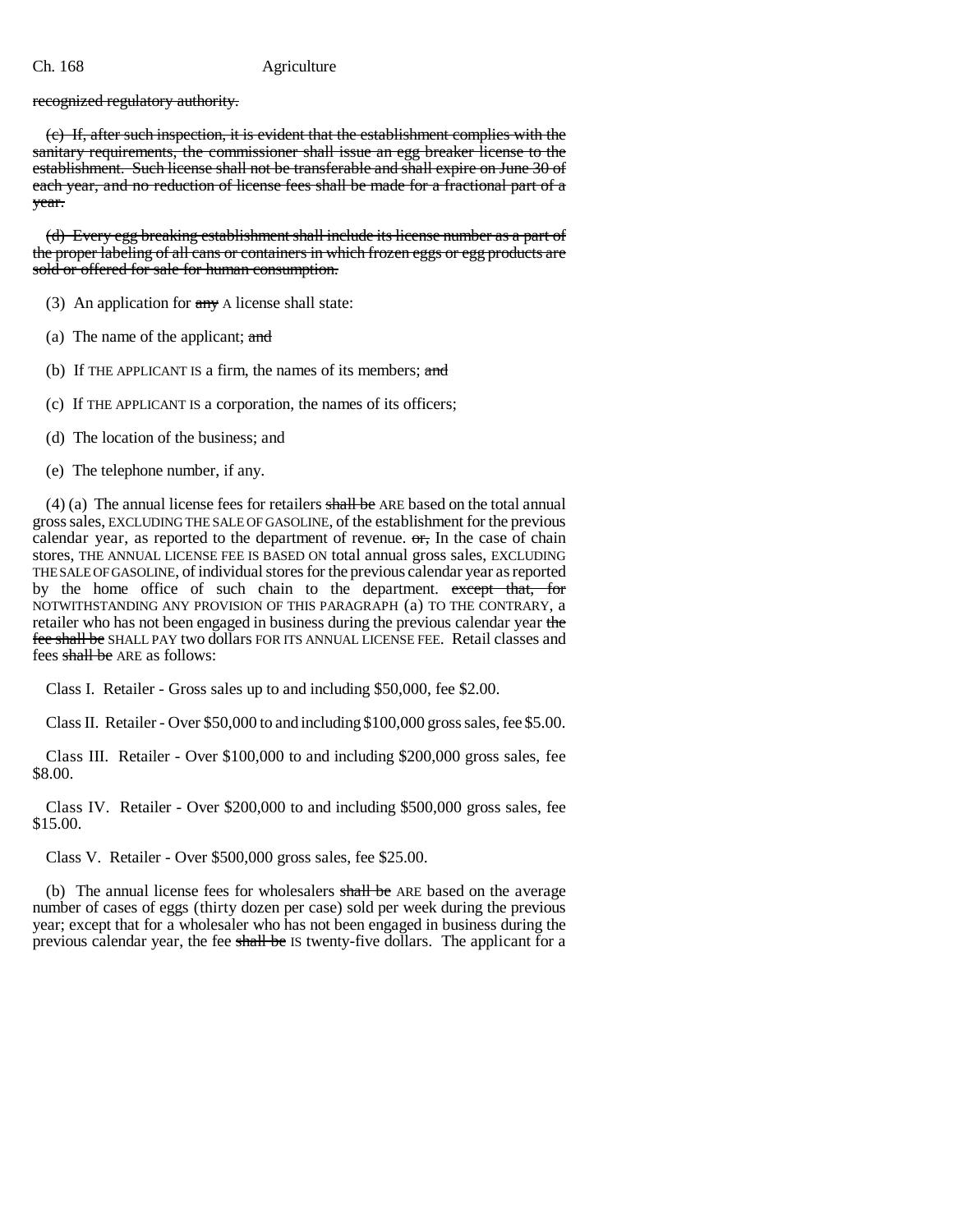wholesale license shall keep such records as may be necessary to indicate accurately the quantity of eggs sold per week during the year and shall allow the commissioner to examine these records in determining the quantity of eggs sold. A WHOLESALER SHALL RETAIN such records of quantity sold shall be held by a wholesaler for a period of two years. The wholesale classes and fees shall be ARE as follows:

Class I. Wholesaler - Up to and including 50 cases per week, fee \$25.00.

Class II. Wholesaler - Over 50 cases to and including 100 cases per week, fee \$50.00.

Class III. Wholesaler - Over 100 cases to and including 250 cases per week, fee \$100.00.

Class IV. Wholesaler - Over 250 cases to and including 750 cases per week, fee \$300.00.

Class V. Wholesaler - Over 750 cases per week, fee \$500.00.

(c) Any out-of-state wholesaler or trucker selling eggs in this state shall be classified as a Class IV wholesaler and shall obtain a Class IV wholesaler license. This includes any person, other than a common or contract carrier, hauling eggs into this state for the account of a person other than himself.

(d) Any person receiving eggs on consignment to be shipped to a first receiver for candling shall obtain a license to carry on such business. The license fee for a consignment receiver shall be fifteen dollars per year.

(e) Any person operating retail delivery trucks or other vehicles and selling eggs from these SUCH trucks or vehicles to the consumer shall obtain a Class I retailer license for each vehicle so used.

(f) Any Colorado resident not holding a wholesale license for a place of business who uses a truck or other vehicle in buying eggs from producers or other dealers shall obtain a license for each vehicle so used, the fee for which shall be twenty-five dollars per year.

(g) The license fee for egg breakers shall be based on the establishment's annual production in pounds: Class I breaker's license up to and including fifty thousand pounds per year, twenty-five dollars; Class II breaker's license, over fifty thousand pounds per year, fifty dollars; except that, for any egg breaker who has not been engaged in business during the previous year, the fee shall be twenty-five dollars.

(h) Any person selling frozen eggs or egg solids (dried eggs) shall obtain the applicable wholesale license based on the number of pounds sold per week per year converted to cases at the rate of thirty-six pounds per case on frozen eggs or twelve pounds per case on egg solids. If the person has a wholesale license for shell eggs or a breaker's license, he shall be credited for such license on his frozen egg or egg solids license.

(i) Any person candling eggs in this state shall obtain a candler's license. This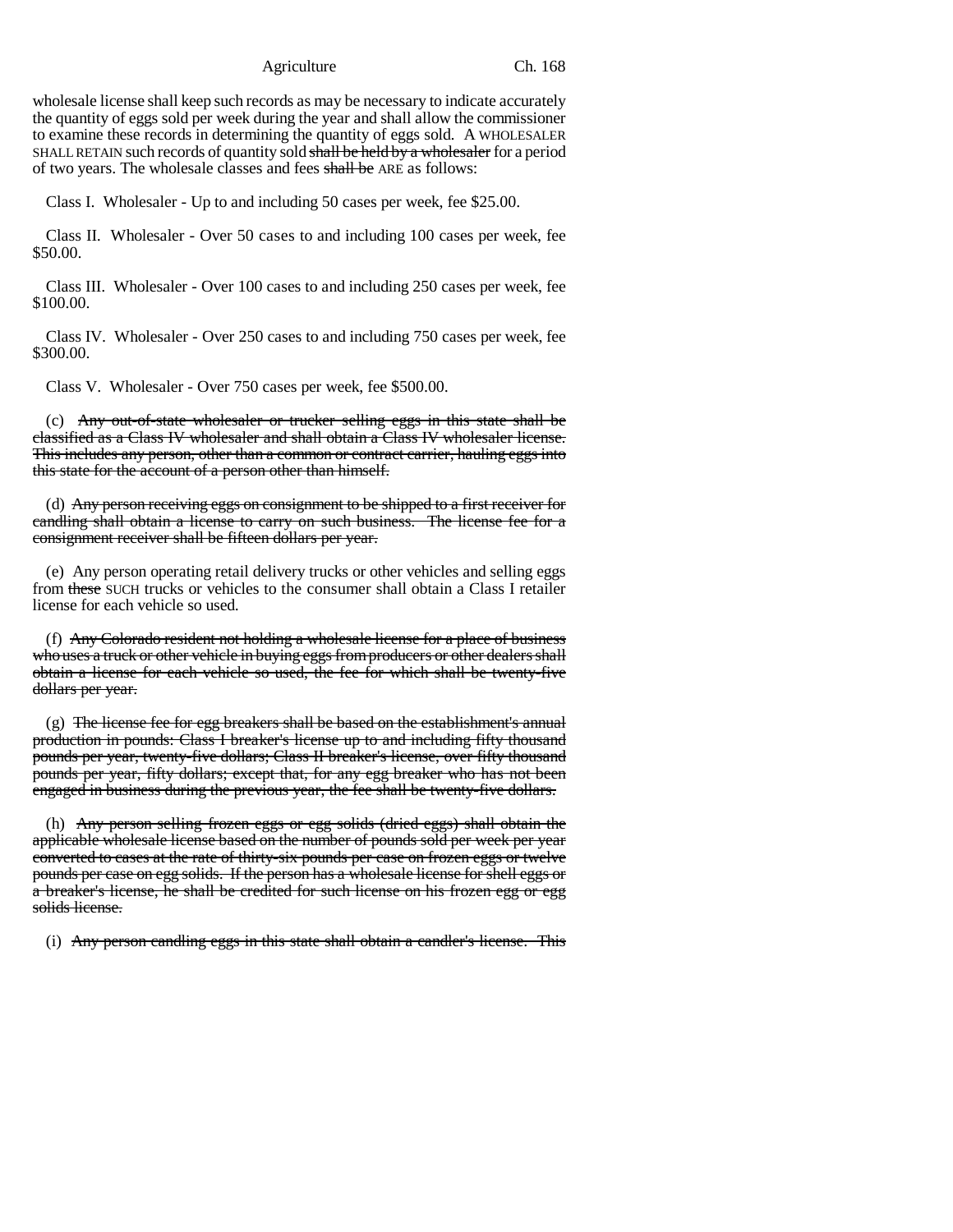includes producers selling candled and graded eggs of their own production to retailers, restaurants, or manufacturers. The fee for such license shall be two dollars per year. This license shall entitle the holder to candle and grade eggs in this state.

(5) All LICENSE fees from licenses shall be deposited with the state treasurer and credited to the general fund. Commencing with the fiscal year beginning July 1, 1965, the general assembly shall appropriate to the department of agriculture from the general fund such moneys as are necessary for the administration of this article.

**SECTION 18.** 35-21-106 (1) and (2), Colorado Revised Statutes, 1984 Repl. Vol., are amended to read:

**35-21-106. Rules - commissioner to enforce - procedure.** (1) The commission is authorized to formulate such rules and regulations RELATING TO LABELING, SALE, STORAGE, INSPECTION, AND RECORD-KEEPING as it may deem proper and necessary for the FURTHERANCE AND enforcement of the provisions of this article. SUCH RULES SHALL BE PROMULGATED IN ACCORDANCE WITH ARTICLE 4 OF TITLE 24, C.R.S.

(2) (a) THE COMMISSIONER IS RESPONSIBLE FOR ENFORCING THIS ARTICLE. THE COMMISSIONER OR THE COMMISSIONER'S DESIGNEE SHALL HAVE ACCESS DURING REGULAR BUSINESS HOURS TO THOSE PLACES OF BUSINESS AND THOSE BUSINESS RECORDS PERTINENT TO ACTIVITIES REGULATED UNDER THIS ARTICLE.

(b) IF the commissioner upon determining DETERMINES that the provisions of this article or the rules and regulations promulgated for its enforcement are being violated, THE COMMISSIONER may cause "stop sale notices" to be placed on all eggs being sold or offered for sale in violation of the provisions of this article or the SAID rules. and regulations thereof. NO PERSON MAY SELL OR OTHERWISE DISPOSE OF eggs upon which a "stop sale notice" has been issued shall not be sold or otherwise disposed of until such "stop sale notice" has been cancelled by the commissioner or his A duly authorized agent.

**SECTION 19.** 35-21-107 (2), Colorado Revised Statutes, 1984 Repl. Vol., is amended to read:

**35-21-107. Penalty.** (2) The commissioner may After proper hearing as provided in article 4 of title 24, C.R.S., THE COMMISSIONER MAY DENY AN APPLICATION FOR LICENSURE, PLACE A LICENSEE ON PROBATION, OR RESTRICT, suspend, or revoke, any OR REFUSE TO RENEW THE license issued to any OF A person who violates any of the provisions of this article or any rules and regulations issued by the commission pursuant thereto RULE ADOPTED UNDER THIS ARTICLE. Such RESTRICTION, revocation,  $\sigma$  suspension of OR REFUSAL TO RENEW a license may be in addition to, or in lieu of, any penalties or fines imposed in subsection (1) of this section.

**SECTION 20.** Article 21 of title 35, Colorado Revised Statutes, 1984 Repl. Vol., as amended, is amended BY THE ADDITION OF A NEW SECTION to read:

**35-21-107.5. Civil penalties.** (1) (a) THE COMMISSIONER MAY IMPOSE A CIVIL PENALTY ON ANY PERSON WHO VIOLATES ANY PROVISION OF THIS ARTICLE OR ANY RULE ADOPTED UNDER THIS ARTICLE. SUCH PENALTY SHALL NOT EXCEED SEVEN HUNDRED FIFTY DOLLARS PER DAY PER VIOLATION.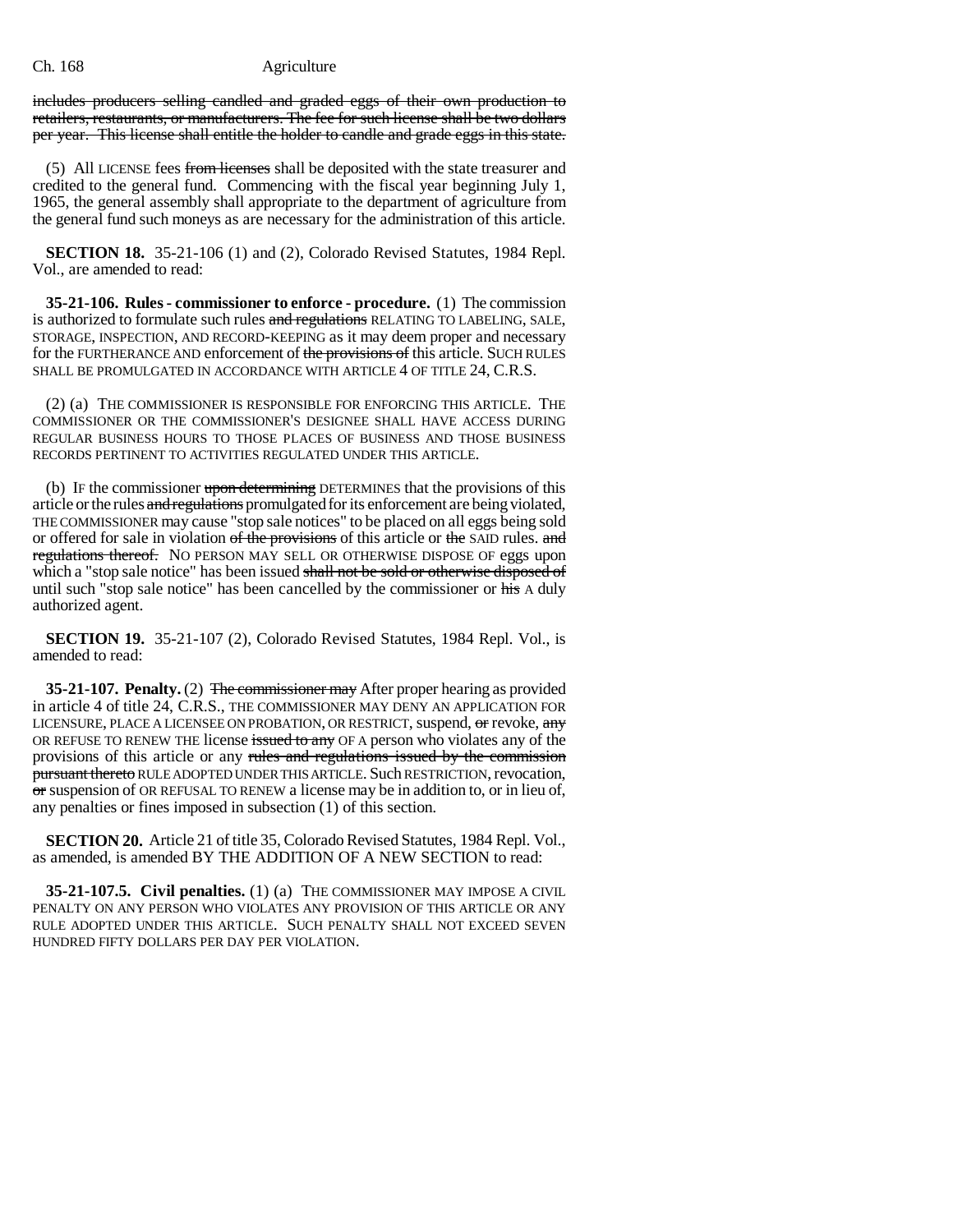(b) BEFORE IMPOSING A CIVIL PENALTY, THE COMMISSIONER MAY CONSIDER THE EFFECT OF SUCH PENALTY ON THE ABILITY OF THE VIOLATOR TO STAY IN BUSINESS.

(2) (a) THE COMMISSIONER SHALL NOT IMPOSE A CIVIL PENALTY UNLESS THE PERSON CHARGED IS GIVEN NOTICE AND AN OPPORTUNITY FOR A HEARING PURSUANT TO ARTICLE 4 OF TITLE 24, C.R.S.

(b) UPON A FINDING THAT THE COMMISSIONER DID NOT HAVE PROBABLE CAUSE TO IMPOSE A CIVIL PENALTY, THE PERSON CHARGED MAY RECOVER FROM THE DEPARTMENT SUCH PERSON'S COSTS AND ATTORNEY FEES.

(3) IF THE COMMISSIONER IS UNABLE TO COLLECT A CIVIL PENALTY OR IF ANY PERSON FAILS TO PAY ALL OR ANY PORTION OF A CIVIL PENALTY IMPOSED PURSUANT TO THIS SECTION, THE COMMISSIONER MAY RECOVER THE AMOUNT OF THE PENALTY, PLUS COSTS AND ATTORNEY FEES, BY ACTION IN A COURT OF COMPETENT JURISDICTION.

(4) ALL MONEYS COLLECTED PURSUANT TO THIS SECTION SHALL BE TRANSMITTED TO THE STATE TREASURER AND CREDITED TO THE GENERAL FUND.

**SECTION 21.** 35-21-108, Colorado Revised Statutes, 1984 Repl. Vol., as amended, is amended to read:

**35-21-108. Repeal - review of functions.** Sections 35-21-104 and 35-21-107 (2) are repealed, effective  $J_{\text{t}}$   $J_{\text{t}}$ ,  $J_{\text{t}}$   $995$  JULY 1, 2010. Prior to such repeal, the licensing functions of the department shall be reviewed as provided for in section 24-34-104, C.R.S.

**SECTION 22.** 35-23-111, Colorado Revised Statutes, 1984 Repl. Vol., is amended to read:

**35-23-111. Inspection made mandatory.** It is unlawful for any person, firm, corporation, or other organization to ship potatoes  $\sigma r$  peaches in excess of one thousand pounds, except those destined for commercial processing, unless they have first been inspected by a duly authorized inspector who shall issue a certificate of inspection showing the grade or other classification thereof.

**SECTION 23.** 35-23.5-103, Colorado Revised Statutes, 1984 Repl. Vol., is amended to read:

**35-23.5-103. Voluntary inspection of facility - rules - fee.** On or after July 1, 1977, no person shall operate a controlled atmosphere storage facility for the storage of apples without applying for and receiving a license therefor from the commissioner. A fee established by the commissioner to cover the costs of issuing the license and making the inspection shall accompany the application. Prior to the issuance of the license, the commissioner or his authorized agent shall inspect the storage facility to determine compliance with this article and the rules adopted pursuant thereto. Each license shall expire three years after issuance but may be renewed upon paying the current fee established by the commissioner for an original license, unless his license has been revoked or suspended for a violation of this article or the rules adopted pursuant thereto within the last two years. THE COMMISSIONER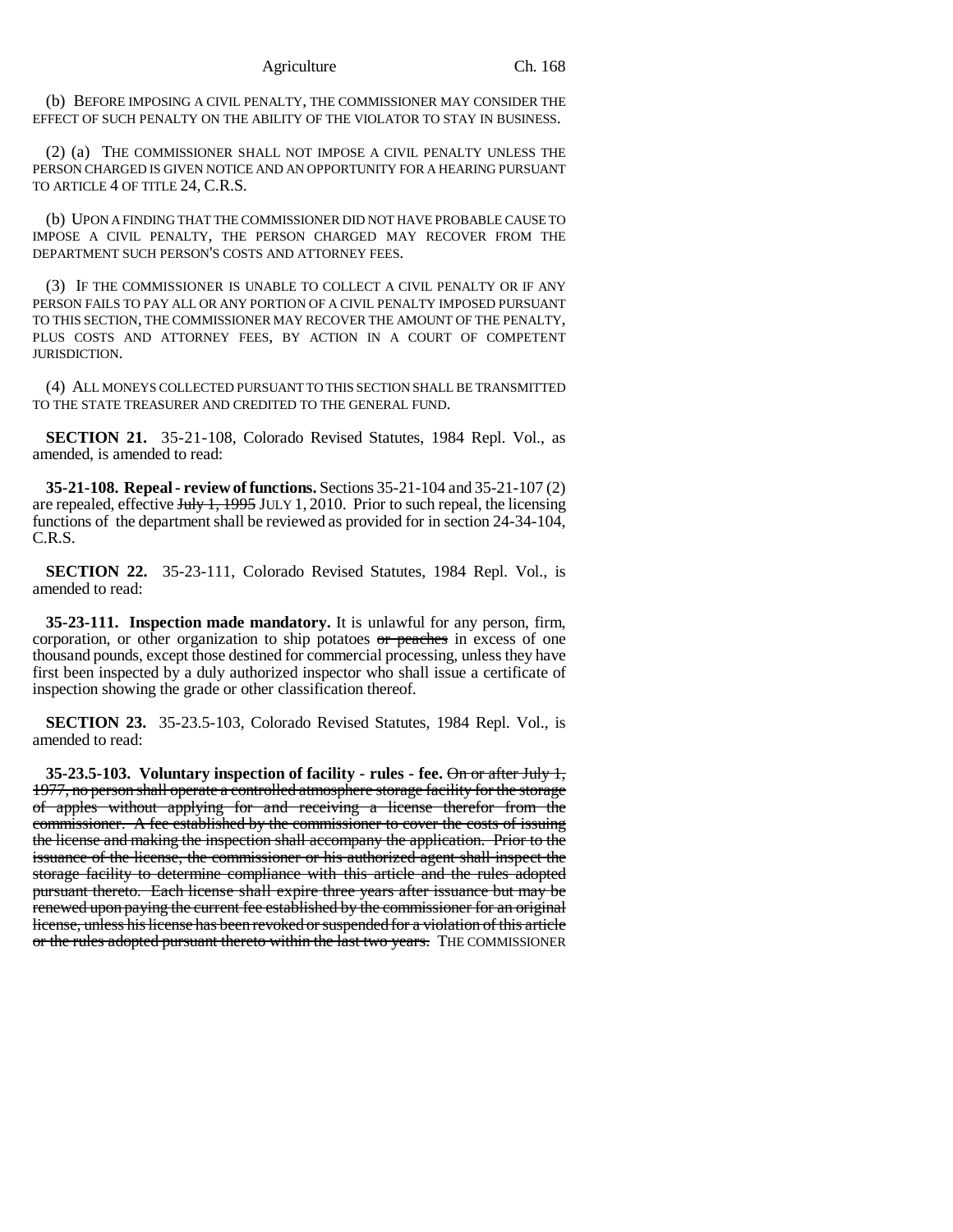MAY INSPECT A CONTROLLED ATMOSPHERE STORAGE FACILITY UPON REQUEST BY THE OPERATOR OR UNDER CONDITIONS SET FORTH IN RULES ADOPTED BY THE COMMISSIONER PURSUANT TO SECTIONS 24-4-103, C.R.S., AND 35-23.5-104. THE COMMISSIONER MAY FIX, ASSESS, AND COLLECT FEES IN AMOUNTS THAT COVER ACTUAL COSTS ASSOCIATED WITH INSPECTION AND THE ISSUANCE OF CERTIFICATES OF INSPECTION.

**SECTION 24.** 35-23.5-104, Colorado Revised Statutes, 1984 Repl. Vol., is amended to read:

**35-23.5-104. Commissioner to develop rules.** The commissioner shall develop reasonable rules concerning the VOLUNTARY INSPECTION OF APPLES STORED PURSUANT TO THIS ARTICLE AND THE controlled atmosphere storage of apples, including, among other factors, the following: Storage facility regulations; record keeping and reports; length of storage time, including the maximum time allowed to reach prescribed atmospheric conditions of temperature, oxygen, and carbon dioxide; quality regulations; and labeling and marketing.

**SECTION 25.** The introductory portion to 35-23.5-107 (1) and 35-23.5-107 (1) (a) and (1) (b), Colorado Revised Statutes, 1984 Repl. Vol., are amended to read:

**35-23.5-107. Penalty.** (1)  $\Theta$ n or after July 1, 1977, It shall be IS unlawful for any person to:

(a) Operate a facility for the storage of apples that is represented as being a controlled atmosphere storage facility unless it has been licensed MEETS THE STANDARDS SET PURSUANT TO RULE by the commissioner under the provisions of this article;

(b) Sell, exchange, or offer for sale, ADVERTISE, LABEL, OR OTHERWISE REPRESENT THAT apples grown in Colorado which are represented as having been HAVE BEEN exposed to controlled atmosphere storage, unless such apples have been stored in a facility licensed THAT MEETS THE STANDARDS SET PURSUANT TO RULE by the commissioner under provisions of this article.

**SECTION 26.** 35-23.5-108, Colorado Revised Statutes, 1984 Repl. Vol., as amended, is amended to read:

**35-23.5-108. Repeal - review of functions.** Sections 35-23.5-103, 35-23.5-106 AND 35-23.5-107  $(1)$   $(a)$ ,  $(1)$   $(b)$ , and  $(1)$   $(c)$  are repealed, effective July 1, 1995. Prior to such repeal, the licensing functions of the commissioner shall be reviewed as provided for in section 24-34-104, C.R.S.

**SECTION 27. Adjustments to the 1995 long bill.** (1) For the implementation of this act, general fund appropriations made in the annual general appropriation act to the department of agriculture, agricultural services division, for the fiscal year beginning July 1, 1995, shall be reduced by nine thousand eight hundred six dollars (\$9,806) and 0.4 FTE, or so much thereof as may be necessary, for the purpose of implementing this act.

(2) For the implementation of this act, cash funds exempt appropriations made in